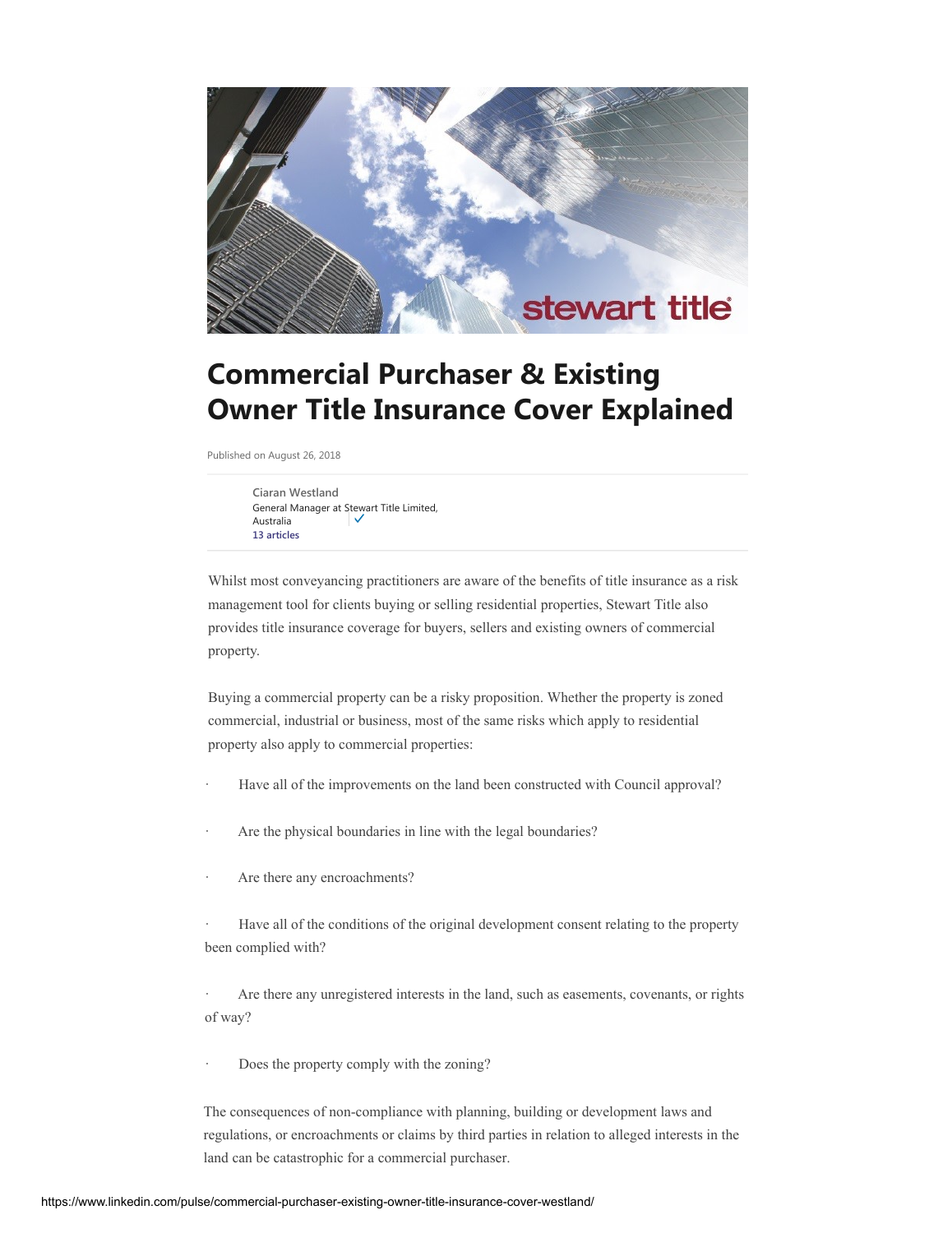How can commercial buyers effectively manage these risks?

Conveyancers should be aware that their clients can obtain protection by obtaining a Stewart Title Commercial Purchaser Policy or Commercial Existing Owner Policy.

### **Title Insurance Coverage for Commercial Properties**

Stewart Title offers a Comprehensive Commercial Purchaser Policy which provides cover for losses in relation to a broad range of risks, including the following covered risks:

- **Unapproved Building Work:** enforcement action by a Local Authority in relation to structures which have been built without the required Council permits or which do not comply with those permits (for farming/agricultural properties this cover only applies to the primary residence and not to other structures on the property). Cover is capped at \$160,000.
- **Survey/Boundary Defects:** any adverse matters that would have been revealed in an up-to-date survey report (excluding boundary walls and fences). This cover is not available where the land area exceeds 50 acres.
- **Registration Gap:** someone else lodges a dealing which prevents your interest from being registered or recorded (not available for existing owner policies).
- **Fraud, Forgery & Identity Theft:** loss due to fraud, forgery or identity theft which affects your ownership at the time of purchase (cover is provided during the registration gap– not available for future fraud risks or existing owner policies).
- **Planning & Title Defects:** loss due to non compliance with zoning laws, unregistered easements & covenants, lack of legal access, defects in title to the land.
- **Unmarketability:** loss on resale of the property because of the existence of a covered title risk.
- **Outstanding Rates and Taxes:** outstanding rates and taxes on the property which you are now liable for as the current owner of the property (not available for existing owner policies).

## **Defence of Title**

In addition to indemnifying the insured from actual loss arising from a risk covered in the Commercial Purchaser or Commercial Existing Owner Policy, Stewart Title will also cover the costs, legal fees and expenses associated with defending the insured's title against litigation arising from covered title risks.

We call this our Defence of Title cover. Such costs are in addition to any liability the insurer may have in respect of the indemnity amount contained in the Policy.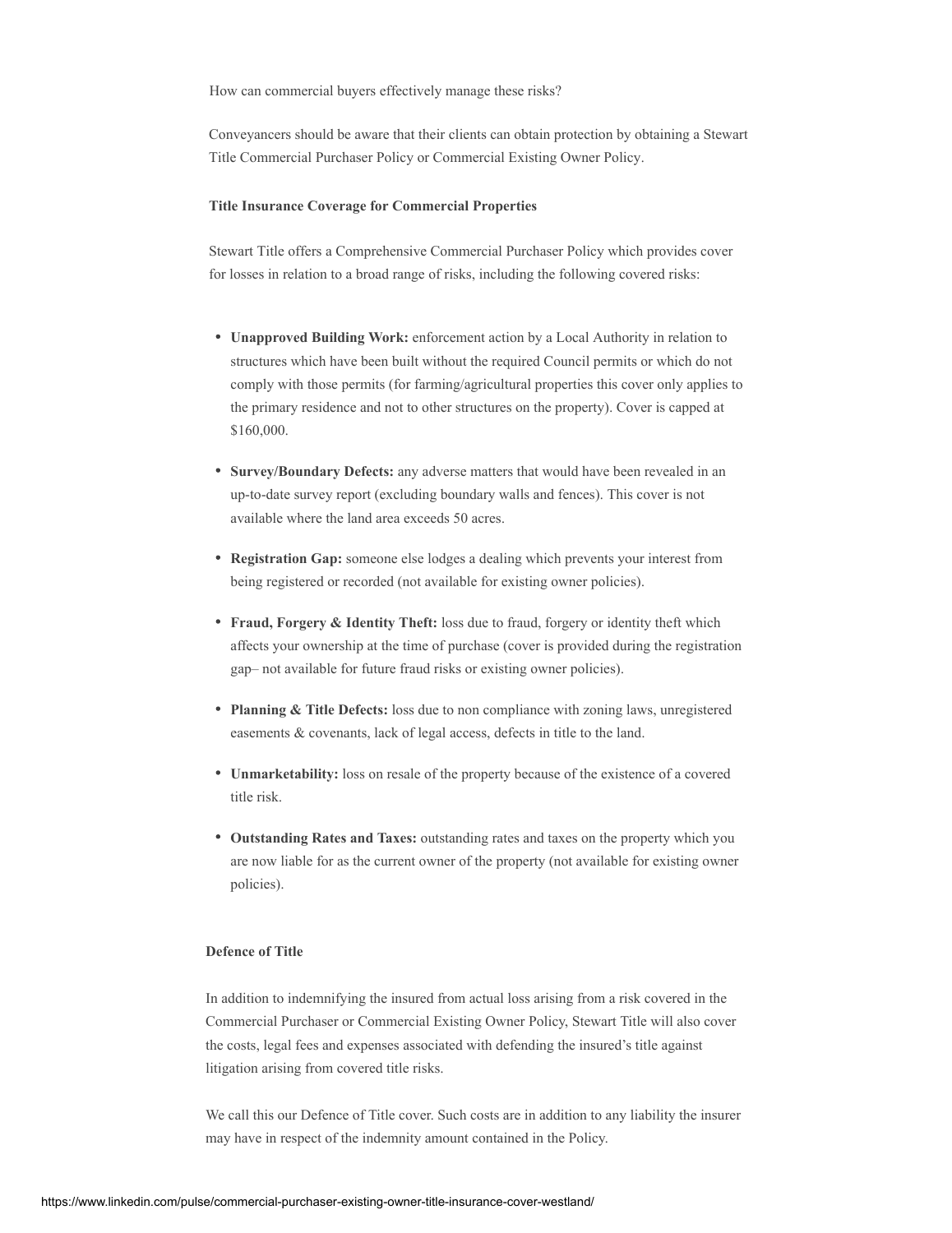This defence of title is extremely valuable cover for buyers or existing owners who may find themselves in a position of having to defend a claim brought by a third party, such as a neighbouring property owner alleging an interest in the insured property. Defending such claims can be very expensive.

The defence of title cover provided is effectively a "fighting fund" for the insured against legal costs which may be incurred in relation to defending any legal proceedings commenced against the insured relating to a covered risk.

The 'Comprehensive Commercial Purchaser Policy' is available for commercial properties with a purchase price of up to and including \$5,000,000AUD (excluding GST).

# **Custom Commercial Policy**

Stewart Title is also able to provide custom coverage for commercial properties with a purchase price of over \$5,000,000AUD (exclusive of GST) which may be tailored to suit your client's risk management needs.

This means that a buyer may select the coverage which is best suited to the needs of the transaction. Premiums are based on a cents per thousand basis. Coverage and premiums are on application only.

Stewart Title's Underwriting Team has extensive experience with underwriting commercial transactions and providing risk management solutions to a range of commercial buyers and investors, from small family businesses to multi-national global corporations and equity funds.

#### **Title Insurance in Action – A Story From our Files**

Our insured purchased a commercial bed & breakfast property for over \$1,000,000. The insured purchased the property for the purposes of refurbishment and further development. The property had been operated as a successful bed  $&$  breakfast enterprise for many years.

Following settlement, the insured lodged the plans with Council. Council responded by issuing a Building Notice on the property as its records indicated that no approval had ever been issued for the use of the property as a bed and breakfast. The current approval only authorised the use of the property as a tea ream/art gallery. The conversion of the property to bed and breakfast accommodation, including the construction of rooms, was unauthorised.

Council required the insured to either restore the property back to its lawful use as a tea room/art gallery or lodge a development application and substantially upgrade the property so that it complied with current building regulations for use as a "guest house" or "bed and breakfast accommodation".